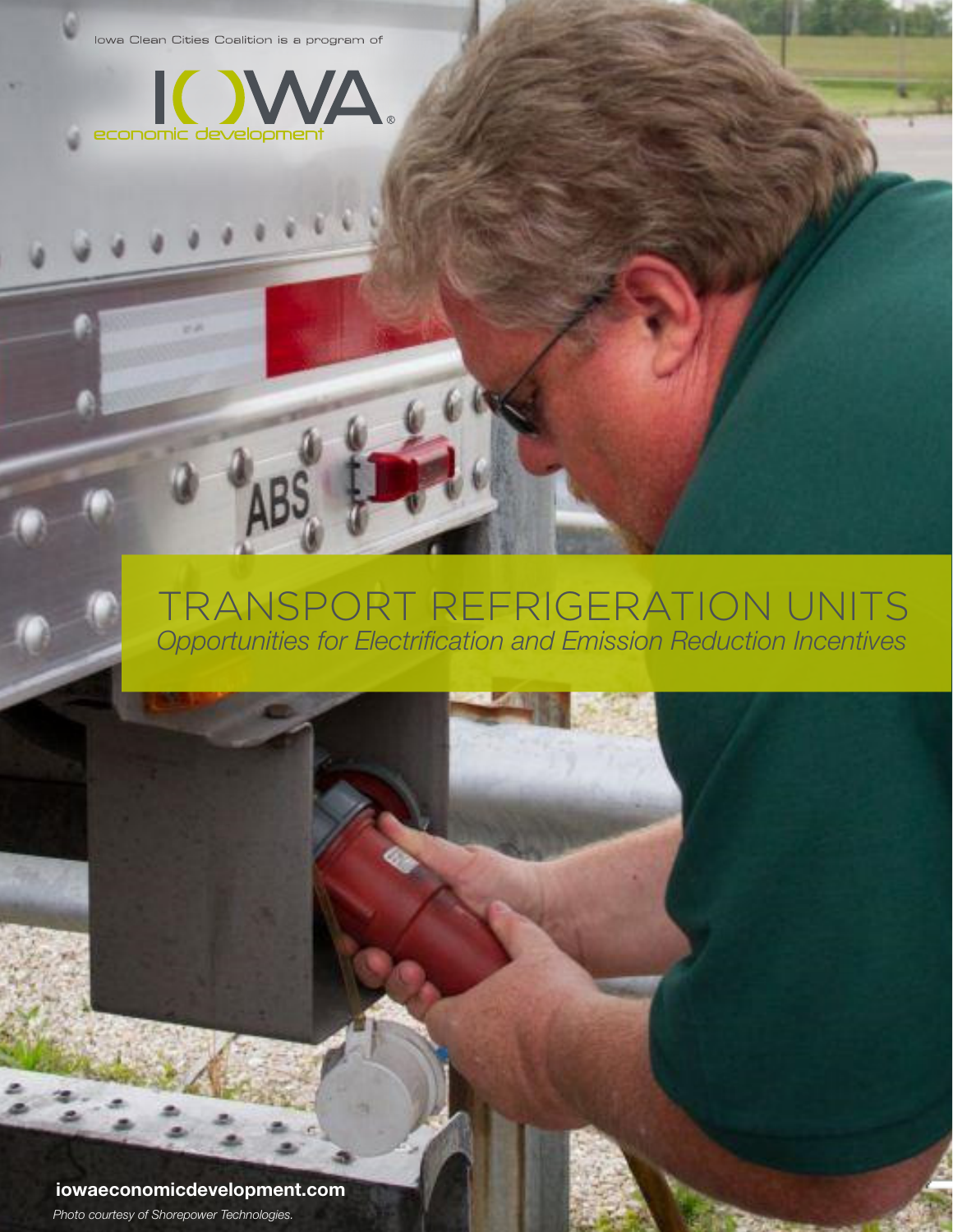# INTRODUCTION

Transport Refrigeration Units (TRUs), also called Truck Refrigeration Units, are climate control devices that allow you to heat or cool the trailer when the engine is shut off. TRUs typically run off the main diesel engine while running down the road. However, when the trailer is parked, loading, or unloading, the TRU can continue to be powered by the main engine or run off a separate standby engine. These are typically diesel engines and emissions can have a direct impact on the air quality surrounding drivers and workers while the trucks are stationary.

Transport Refrigeration Units are now available in both Electric Standby (ES-TRUs) and All-Electric options. These still use the truck's main engine to drive the compressor while in transit, but allows the truck to operate from electric shore power while parked, loading, or unloading. All-electric TRUs runs completely off of the electric shore power, used for on-site storage or overflow storage, whereas an ES-TRU, also referred to as a hybrid TRU, can be used on the road for diesel and electric shore power while parked.

Electric Standby or all-electric TRUs reduce or eliminate the amount of diesel fuel used and significantly reduce or eliminate carbon emissions. ES-TRUs and all-electric TRUs use fewer parts and require less maintenance than their diesel counterparts. Eliminating the heat produced by a standby diesel engine results in a longer equipment lifecycle. ES and all-electric TRUs also provide significant fuel savings and reduce noise at the facilities where parked.

#### **Typical TRU users**

- · Companies hauling or storing fresh or frozen products
- · Food manufacturers or distributors
- · Beverage distributors
- · Nursery and flower companies
- · Ice companies
- · Pharmaceutical companies

#### **Facilities to provide power while parked**

- · Loading dock or loading bay
- · Warehouse
- · Distribution center
- · Factory
- · Truck terminal
- · Truck stop
- · Grocery stores

# EQUIPMENT

The following five companies either manufacture TRUs or retrofit existing reefers. It is important to note that these companies sell diesel, hybrid and all-electric TRUs:

- · **Carrier Transicold** (Manufacturer): [www.carrier.com/truck-trailer/en/north-america/products/na-truck-trailer/special-products/vector-8100](http://www.carrier.com/truck-trailer/en/north-america/products/na-truck-trailer/special-products/vector-8100)
- · **Thermo King** (Manufacturer): [www.na.thermoking.com/tk-innovation/global/en/products/trailer-single-temperature.html](http://www.na.thermoking.com/tk-innovation/global/en/products/trailer-single-temperature.html)
- · **Kingtec** (Manufacturer): [www.kingtecusa.com/index.html#services](http://www.kingtecusa.com/index.html#services)
- · **Zanotti** (Manufacturer): [www.zanottitransblock.com](http://www.zanottitransblock.com)
- · **Electric Reefer** Solutions (Retrofits): [www.electricreefersolutions.com](http://www.electricreefersolutions.com)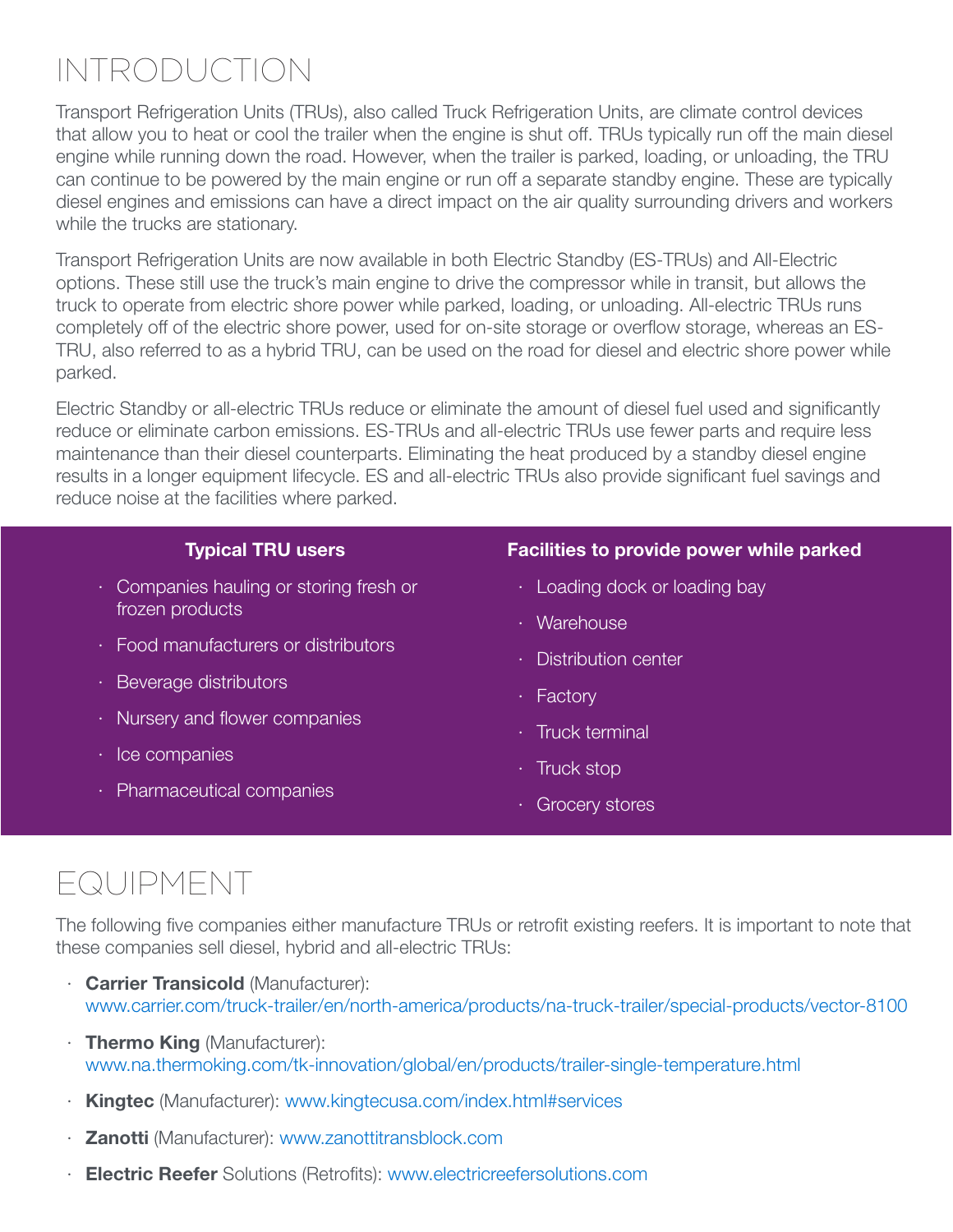# INFRASTRUCTURE

Hybrid and all-electric TRUs need to be supported by their respective infrastructure. This infrastructure comes in the form of a parking space plug or dock plug. This plug will transfer electricity directly from the main building to either the charging space or the dock, enabling drivers to shut off their main engines during the loading and unloading process. An assessment of the facility is necessary to determine existing infrastructure and number electrical connection points and their locations. This determines how much, if any, new infrastructure needs to be installed to support a TRU. The same goes for the truck wanting to install a TRU.

Infrastructure connection options are already available from both Carrier Transicold and Thermoking. Customers interested in moving to all-electric and ES-TRUs can add options to help place and manage the connection between the unit and the available power source. Other companies specialize in Electrified Parking Spaces (EPS) and several can be found on the EPA's SmartWay List of Verified Idle Reduction Technologies. [www.epa.gov/verified-diesel-tech/smartway-verified-list-idling-reduction](https://www.epa.gov/verified-diesel-tech/smartway-verified-list-idling-reduction-technologies-irts-trucks-and-school)[technologies-irts-trucks-and-school](https://www.epa.gov/verified-diesel-tech/smartway-verified-list-idling-reduction-technologies-irts-trucks-and-school)

# DIESEL EMISSIONS REDUCTION ACT (DERA)

The Diesel Emissions Reduction Act (DERA) is a grant program that appropriates funds for projects that will reduce diesel emissions. TRU infrastructure and the actual TRU itself both qualify for funding under DERA.

Administered by the Environmental Protection Agency (EPA), the DERA grant program is used to achieve significant reductions in diesel emissions. There is a national clean diesel program and a state clean diesel program.

- · **National Clean Diesel Program**: solicits proposals nationwide for projects, encompassing 70% of the appropriation. [www.epa.gov/cleandiesel/clean-diesel-national-grants](http://www.epa.gov/cleandiesel/clean-diesel-national-grants)
- · **State Clean Diesel Program**: funds projects solely within the state, representing 30% of the appropriation, including an incentive for states that match the original amount allocated to them. The Iowa Department of Transportation (DOT) is the administrator of the State of Iowa's DERA allocation. [www.iowadot.gov/dera.](http://www.iowadot.gov/dera)

# ELIGIBILITY AND COST-SHARE REQUIREMENTS

TRUs qualify for the DERA program in through two eligible activities: as non-road engines/equipment and as the electric infrastructure to provide power (under Electrified Parking Space technology). Engine replacement consists of replacing just the engine and not the compressor/cooling unit. Equipment replacement consists of replacing the entire existing TRU, including the diesel engine and the compressor/cooling unit, with a newer, cleaner TRU. Equipment replacement may also consist of replacing the entire trailer and TRU.

| <b>Eligible Activity</b>             | <b>DERA Funding Limits</b> | <b>Minimum Cost-Share</b> |
|--------------------------------------|----------------------------|---------------------------|
| Electrified Parking Space Technology | $30\%$                     | 70%                       |
| Non-Road Engines Replacement         | $40 - 60\%$                | 40-60%                    |
| Non-Road Equipment Replacement       | $25 - 45%$                 | 65-75%                    |

For more Information on DERA cost-share requirements, see *Iowa's 2017 DERA Program Info Guide* iowadot.gov/dera/pdfs/DERA\_Grant\_Program\_Info\_Guide.pdf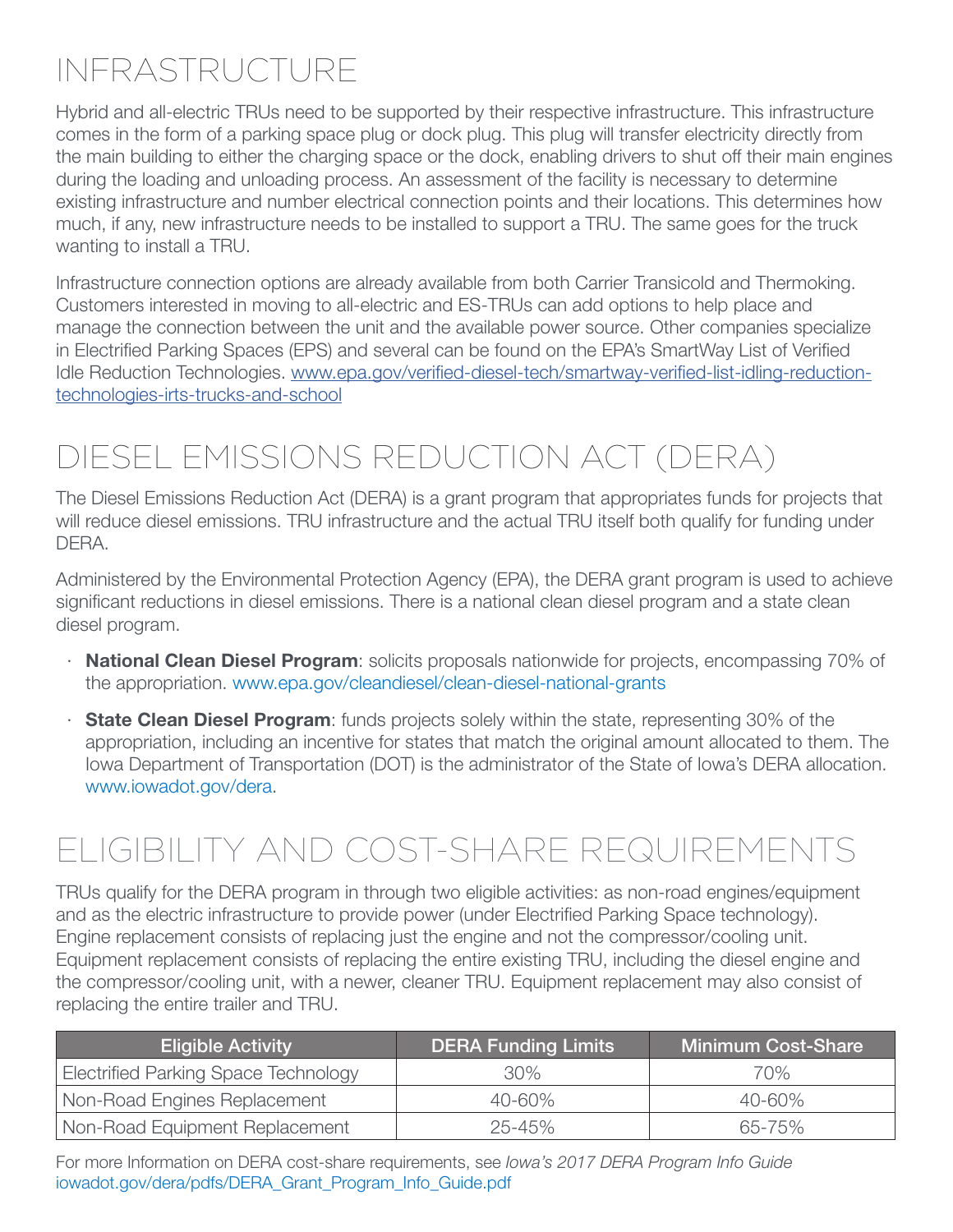# FREQUENTLY ASKED QUESTIONS

The following questions have been addressed by EPA pertaining to eligibility of TRUs and associated infrastructure.

#### · *Question: Is the replacement of a diesel transport refrigeration unit (TRU) eligible for funding under this RFP? What about TRU trailers that are stationary?*

– *Answer:* Yes. Replacement of diesel TRUs with new, clean diesel TRUs, hybrid TRUs, or eTRUs is covered under this RFP as long as the existing non-road engine meets the eligibility criteria outlined in Section III.D.15.b, Table 3. Eligible TRUs may be mobile or stationary.

#### · *Question: Are Electrified Parking Space (EPS) idle reduction technologies that provide power to both hybrid and electric-only TRUs eligible?*

– *Answer:* In general, yes. However, to be eligible the project must be able to demonstrate a reduction in diesel emissions. Depending on the configuration of the TRU, plugging into EPS technology while the TRU is stationary may or may not achieve a reduction in diesel emissions.

#### · *Question: Is the cost of construction to add electrified parking spots or truck stop electrification an eligible expense?*

– *Answer:* Funding can cover up to 30% of the cost (labor and equipment) of eligible electrified parking space technologies, including the cost of modifications, attachments, accessories, or auxiliary apparatus necessary to make the equipment functional. This includes the installation (i.e., construction) of electrical infrastructure to support the EPS technology.

For the complete list of frequently asked questions about the 2017 Clean Diesel Program, please visit: [www.epa.gov/sites/production/files/2017-04/documents/fy17-dera-faq\\_04-27-17.pdf](http://www.epa.gov/sites/production/files/2017-04/documents/fy17-dera-faq_04-27-17.pdf)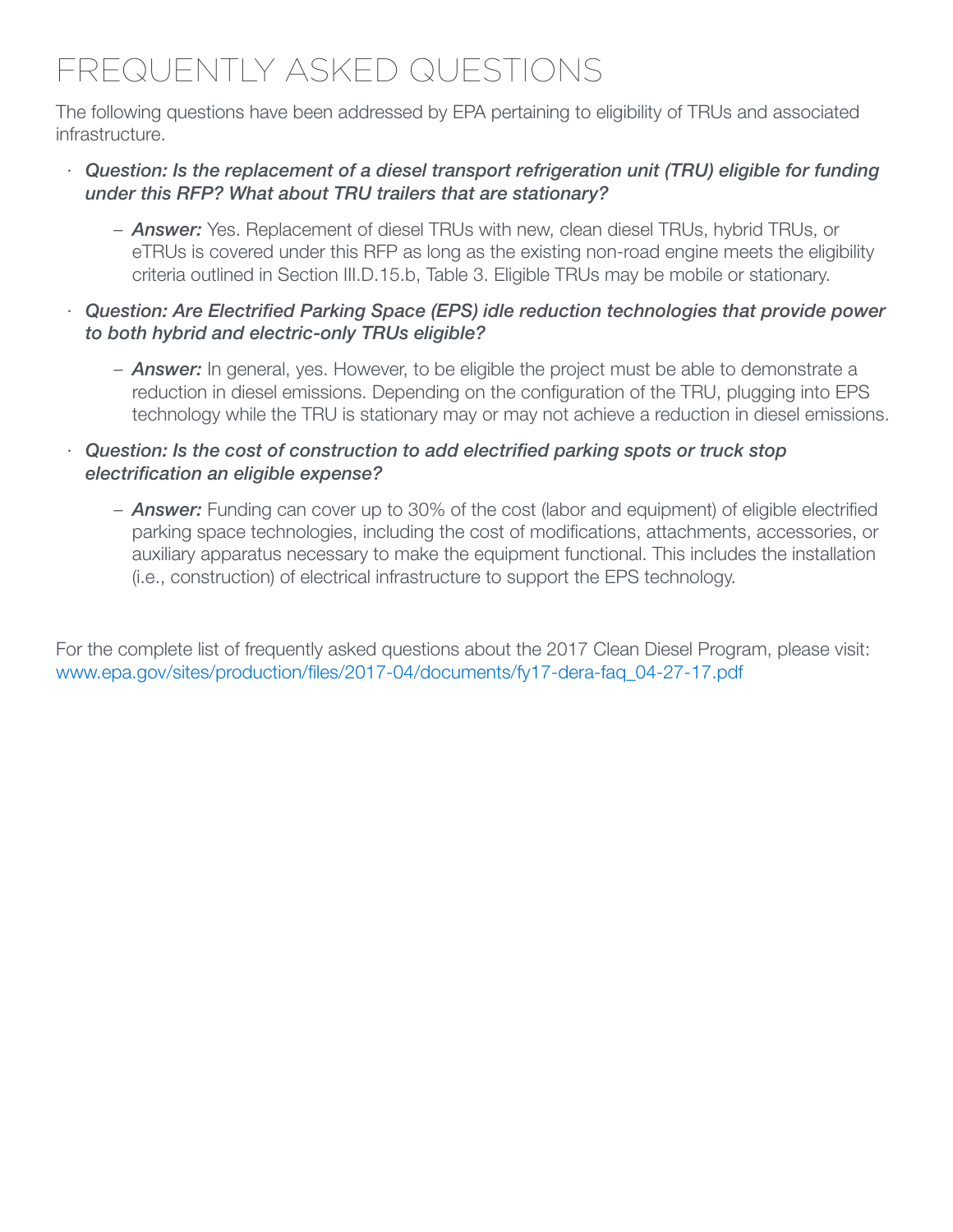# OVERVIEW OF NON-ROAD ENGINE REGULATIONS

Because the DERA program aims to reduce diesel emissions, the focus is on replacing older diesel engines with newer, cleaner options. Therefore, the eligible engines are categorized based on what they are replacing. TRUs are considered a non-road engine. Figure 1 displays DERA's non-road engine funding restrictions, which take into account the current engine horsepower, current engine model year, and tier.

| <b>Current</b>                                                            | <b>Current Egine</b>                       | Vehicle/Equipment Replacement: EMY 2017+ |                  |                       |     |     |                     | <b>Verified</b>                  |
|---------------------------------------------------------------------------|--------------------------------------------|------------------------------------------|------------------|-----------------------|-----|-----|---------------------|----------------------------------|
| <b>Model Year</b><br><b>Engine</b><br><b>Horsepower</b><br>(EMY) and Tier |                                            | Teir $0 - 2$                             |                  | Tier 3 - 4i<br>Tier 4 |     |     | <b>All-Electric</b> | <b>Exhaust</b><br><b>Control</b> |
| $0 - 50$                                                                  | 2005 and Newer:<br>Unregulated -<br>Tier 2 | <b>No</b>                                |                  | <b>No</b>             | Yes |     | Yes                 | Yes                              |
| $51 - 300$                                                                | 1995 and Newer:<br>Tier 0 - Tier 2         | <b>No</b>                                | Yes <sup>*</sup> |                       | Yes |     | Yes                 | Yes                              |
| $51 - 300$                                                                | 1995 and Newer:<br>Tier 3                  | <b>No</b>                                | <b>No</b>        |                       | Yes |     | Yes                 | Yes                              |
| $301 +$                                                                   | 1985 and Newer:<br>Tier 0 - Tier 2         | <b>No</b>                                |                  | Yes*                  | Yes |     | Yes                 | Yes                              |
| $301 +$                                                                   | 1985 and Newer:<br>Tier <sub>3</sub>       | <b>No</b>                                | No               |                       | Yes |     | Yes                 | Yes                              |
| <b>Current</b>                                                            | <b>Current Egine</b>                       | Engine Replacement: EMY 2017+*           |                  |                       |     |     |                     | <b>Verified</b>                  |
| <b>Engine</b><br><b>Horsepower</b>                                        | <b>Model Year</b><br>(EMY) and Tier*       | Teir 0 -3                                |                  | Tier 4                |     |     | <b>All-Electric</b> | <b>Engine</b><br><b>Upgrade</b>  |
| $0 - 50$                                                                  | 2005 and Newer:<br>Unregulated -<br>Tier 2 | <b>No</b>                                |                  | Yes                   |     | Yes |                     | Yes                              |
| $51 - 300$                                                                | 1995 and Newer:<br>Tier 0 - Tier 3         | <b>No</b>                                |                  | Yes                   |     | Yes |                     | Yes                              |
| $301 - 750$                                                               | 1985 and Newer:<br>Tier 0 - Tier 3         | <b>No</b>                                |                  | Yes                   |     | Yes |                     | Yes                              |
| $751+$                                                                    | 1985 and Newer:<br>Tier 0 - Tier 2         | <b>No</b>                                |                  | Yes                   |     | Yes |                     | Yes                              |

#### **Figure 1: Non-Road Engine Funding Restrictions**

\*Tier 3 and Tier 4 interim (4i) allowed for vehicle/equipment replacement only when Tier 4 final is not yet available from OEM for 2017 model year equipment under the Transition Program for Equipment Manufacturers (TPEM).

\*\*Previous engine model year engines may be used for engine replacement if the engine is certified to the same emission standards applicable to EMY 2017.

Source: [www.epa.gov/sites/production/files/2017-02/documents/fy17-state-program-guide-2017-02.pdf](http://www.epa.gov/sites/production/files/2017-02/documents/fy17-state-program-guide-2017-02.pdf)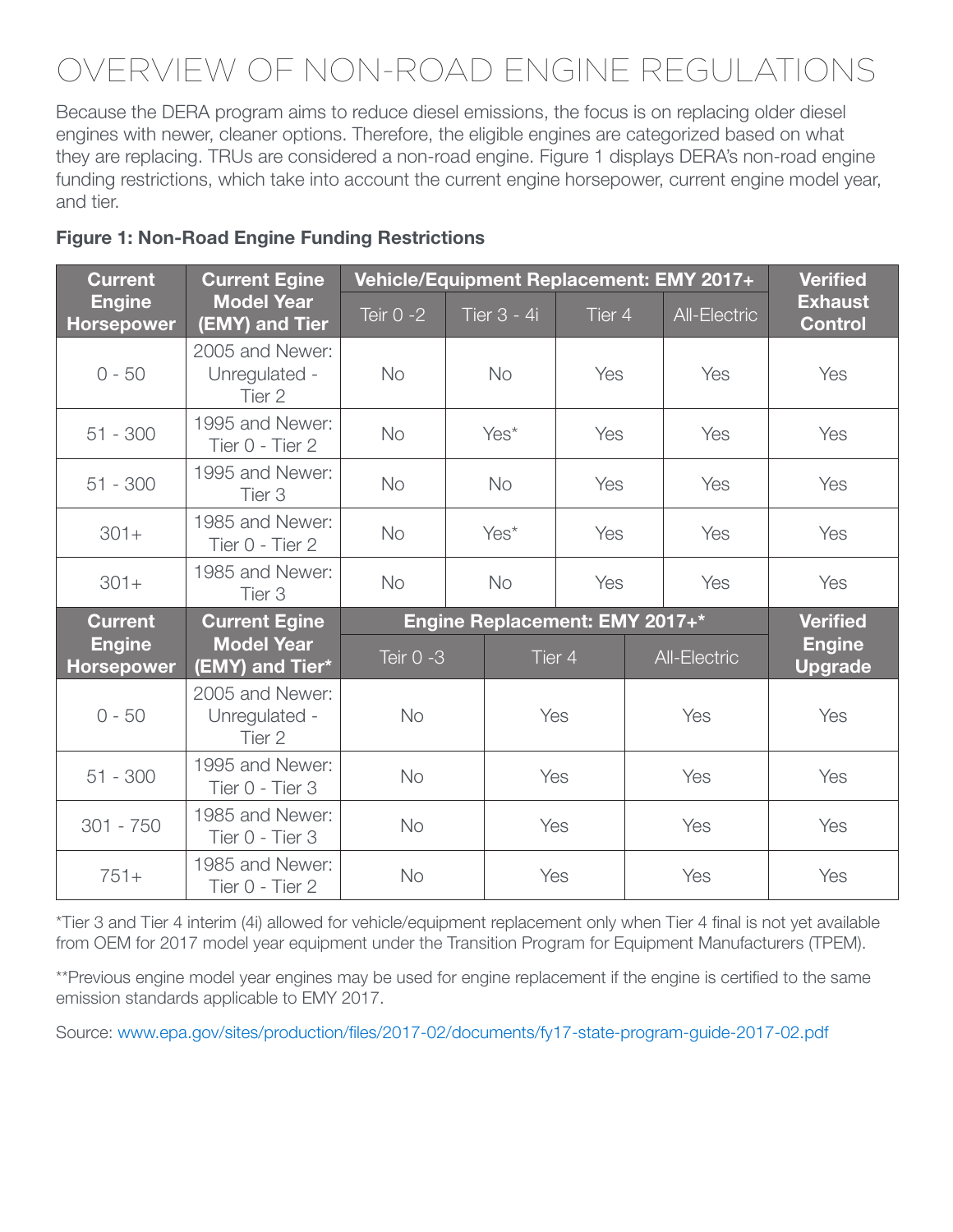Tiers, as mentioned in Figure 1, are a way to regulate emissions. Over the years, the tiers' regulations have gotten more and more stringent as each new tier is released. They regulate how much particulate matter (PM) and Nitrous Oxides (NOx) can be emitted from a non-road engine based on the engine's horsepower and engine model year. Tier 0 means that the engine has no regulations, Tier 1 introduces some regulation, Tier 2 even more regulation, all the way until Tier 4, the most recent and most regulated tier.

The DERA program will not fund an engine replacement for a Tier 0-2 engine, but will fund a Tier 3 or 4i (if Tier 4 is not yet available for that specific engine) and Tier 4. Figure 2 shows how the tiers' regulations have become stricter from the year they were first released, Tier 1 in 1996, to the present, Tier 4 in 2014.



**Figure 2: EPA's Tier Regulations for Non-Road Vehicles** 

Source: [www.dieselforum.org/files/dmfile/CleanDieselTechnologyforOff-Road.pdf](http://www.dieselforum.org/files/dmfile/CleanDieselTechnologyforOff-Road.pdf)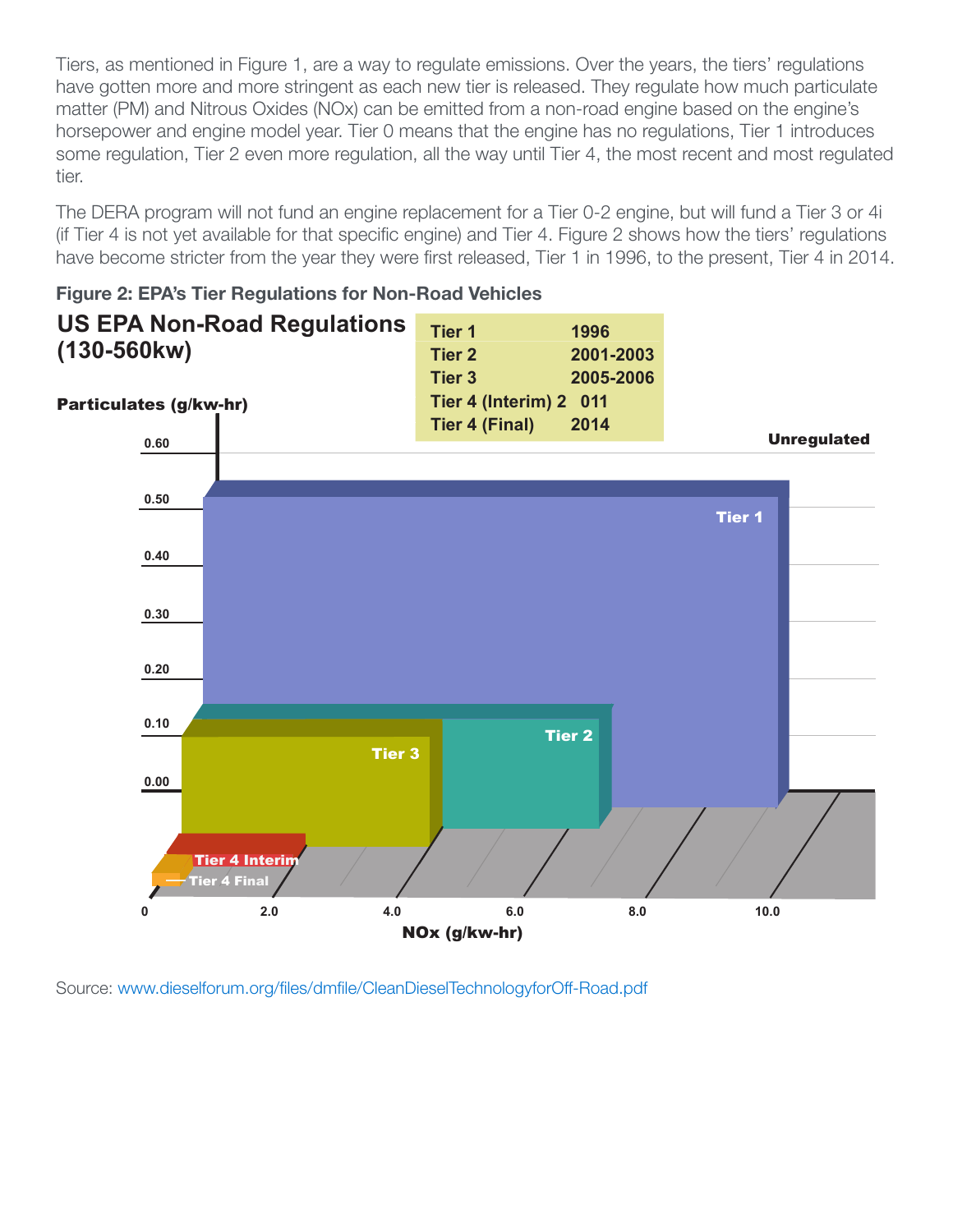# HELPFUL LINKS

Technology Assessment, California Air Resources BoardCARB: [www.arb.ca.gov/msprog/tech/presentation/tru.pdf](https://www.arb.ca.gov/msprog/tech/presentation/tru.pdf)

How Do TRUs Work? [www.shipabco.com/refrigerated-trailers-work/](https://www.shipabco.com/refrigerated-trailers-work/)

#### **Case Studies**

- · Electric-Powered Trailer Refrigeration Unit Safety Integration Demonstration [www.shorepower.com/wrf\\_nyserda\\_final\\_report.pdf](http://www.shorepower.com/wrf_nyserda_final_report.pdf)
- · Electric Power Research Institute case study with Sacramento Municipal Utility District [www.epri.com/#/pages/product/000000000001009990/](https://www.epri.com/#/pages/product/000000000001009990/)
- · Electric-Powered Trailer Refrigeration Unit Market Study and Technology Assessment: [shorepower.com/wp-content/uploads/2014/11/ElectricPoweredTrailerRefrigeration1.pdf](http://shorepower.com/wp-content/uploads/2014/11/ElectricPoweredTrailerRefrigeration1.pdf)

For further assistance and information, contact Iowa Clean Cities Coalition Coordinator at [cleancities@iowaeda.com.](mailto:cleancities%40iowaeda.com?subject=)

### ABOUT THE IOWA CLEAN CITIES COALITION

The Iowa Clean Cities Coalition is a designated member of the United States Department of Energy's (US DOE) Clean Cities program and housed at the Iowa Economic Development Authority. The Iowa Clean Cities Coalition works to advance the nation's economic, environmental and energy security by supporting local actions to advance alternative fuels and improve efficiency in on-road transportation.